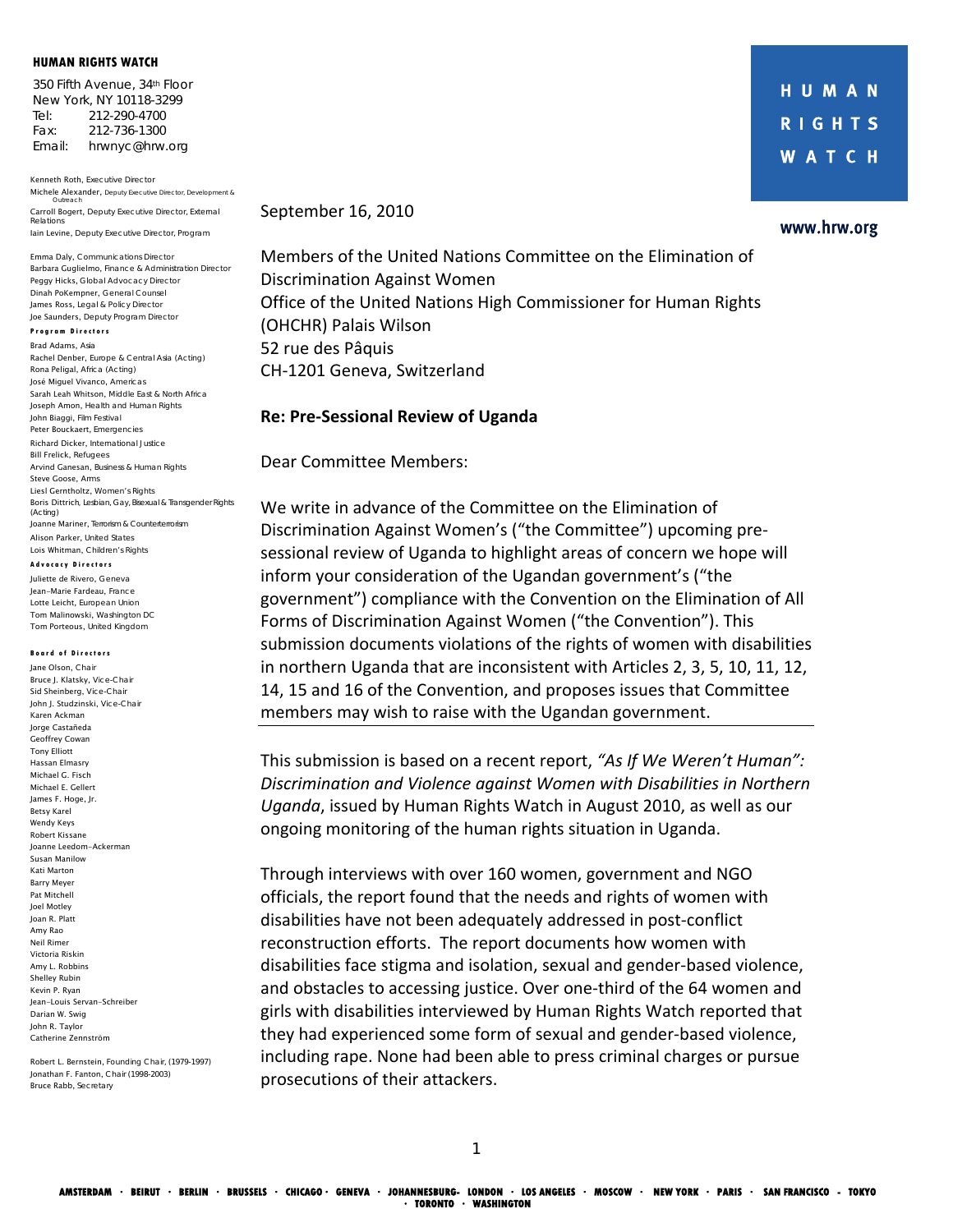For more extensive discussion of these issues, please refer to that report.**[1](#page-1-0)**

In your upcoming Committee pre‐sessional review of Uganda, Human Rights Watch therefore urges you to question the government of Uganda about the following key issues, which at present are seriously undermining the rights of women, particularly women and girls with disabilities in northern Uganda:

- *1. Government efforts to address sexual and gender‐based violence against women, particularly women with disabilities, and to ensure all women have equal access to justice;*
- *2. Discrimination and stigma in the community;*
- 3. *Lack of access to education and other government programs and services and obstacles to participation in the community;*
- *4. The accessibility of health services for women with disabilities including: reproductive health, rehabilitation and HIV testing, counseling and treatment; and*
- 5. *Government social safety mechanisms such as for child support.*

## *Protection from Violence and Access to Justice (Articles 2 and 15)*

The Ugandan government has failed to prevent, investigate and prosecute sexual and gender‐based violence against women in Uganda. The 2006 Uganda Demographic and Health Survey (DHS) found that seven out of ten Ugandan women experience physical or sexual violence.<sup>[2](#page-1-1)</sup> With a population of 30 to 40 million, only 1,500 cases of rape were reported in 2008, indicating massive underreporting. According to NGOs, there are no known cases of successful criminal prosecution of rape in the north between 2002 and  $2010.<sup>3</sup>$  $2010.<sup>3</sup>$  $2010.<sup>3</sup>$ 

In its report to CEDAW in 2009, the Ugandan government admitted that "attitudinal issues towards SGBV [sexual and gender‐based violence] particularly from the Police

<span id="page-1-0"></span> $\overline{a}$ <sup>1</sup> Human Rights Watch, "As If We Weren't Human": Discrimination and Violence against Women with Disabilities, ISBN: 1-56432-674-8, August 2010, available at: http://www.hrw.org/node/92611

<span id="page-1-1"></span><sup>2</sup> Uganda Police, *Crime Report,* 2008, http://www.upf.go.ug/crime%20statistics.php (accessed July 5, 2010).

<span id="page-1-2"></span><sup>&</sup>lt;sup>3</sup> Human Rights Watch interviews with legal services NGO, Gulu district, May 17, 2010, and with UN agency, Gulu district, May 15, 2010. This stands in contrast to other areas, such as Kampala where between January and June 2009 there were 109 prosecutions and 2 convictions for rape. Amnesty International, "'I Can't Afford Justice': Violence Against Women in Uganda Continues Unchecked and Unpunished," AI Index: AFR 59/001/2010, April 7, 2010,

http://www.amnesty.org/en/library/asset/AFR59/001/2010/en/f3688aa0‐b771‐464b‐aa88‐850bcbf5a152/afr590012010en.pdf (accessed August 12, 2010).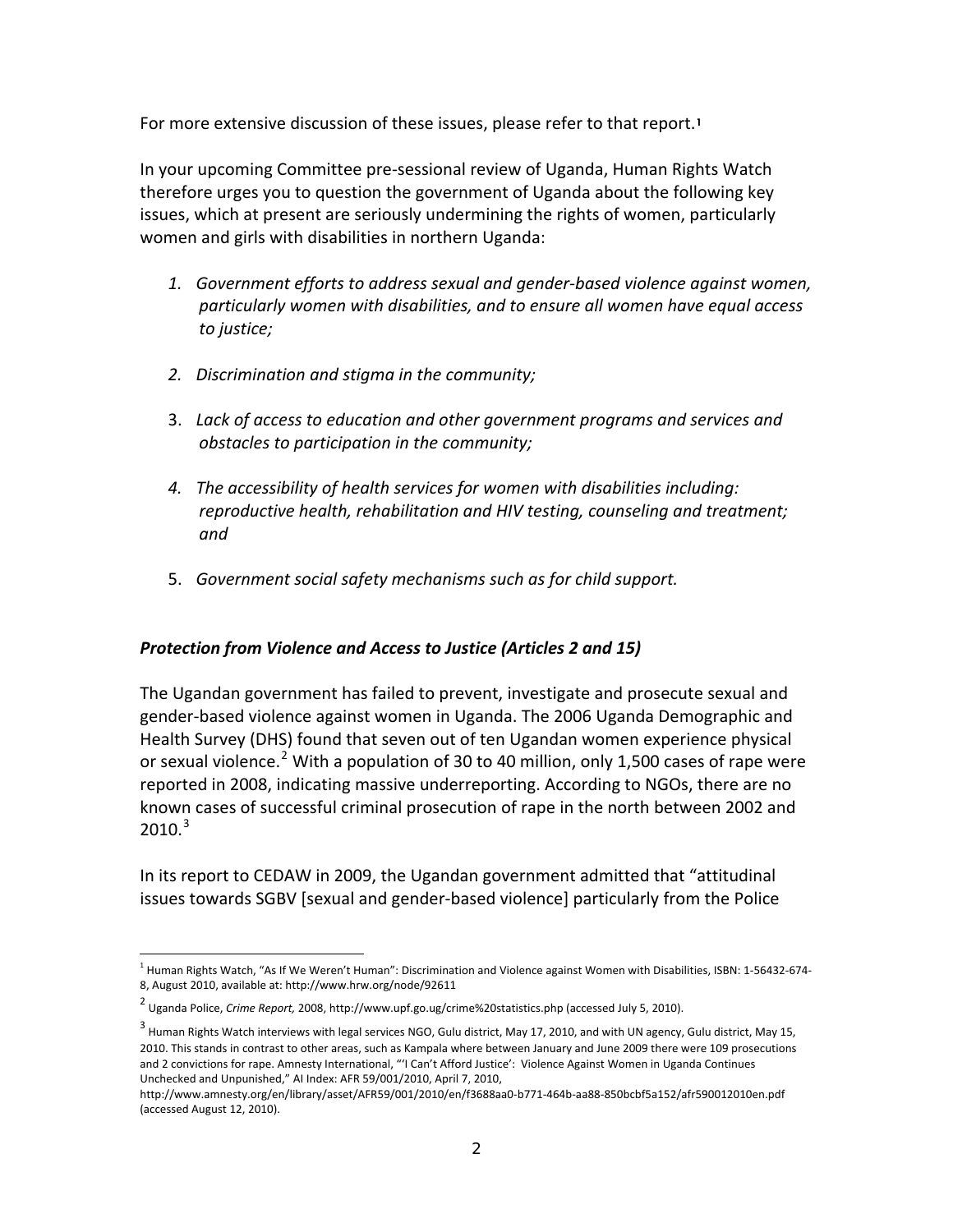Officers remains a challenge."[4](#page-2-0) In this CEDAW report, the government of Uganda stated that a main challenge in accessing the legal system continues to be the painfully slow process of law reform, especially in relation to gender-sensitive legislation.<sup>[5](#page-2-1)</sup>

However, research from organizations active in humanitarian aid, legal services and human rights research identify several immediate barriers to the successful prosecution of rape cases. These are factors that the government must urgently address. Corruption among police officers, who sometimes receive bribes in exchange for altering or losing case files is a serious obstacle for rape victims. Police sometimes claim not to have the required reporting form (Police Form‐3, or PF‐3), or charge victims money for it. Then, within 48 hours, the victim must undergo a medical exam and the doctor must sign the PF‐3. Some doctors, however, refuse to sign the form because they do not want to serve as witnesses in any subsequent trials. The victim, perpetrator, and the witness -- usually the doctor ‐‐ are required to be present for a trial to proceed, and frequently one of these three parties is absent.

Women with disabilities are particularly vulnerable to sexual and gender‐based crimes and have limited access to justice because of their isolation, lack of support structures, limitations in physical mobility, communication barriers and also because of myths that women with disabilities are weak, stupid, or asexual. As one parliamentarian explained, "They think because you're disabled, a man wouldn't come to visit you. At times men rape them. They consider it [to be] a favor." $6$ 

Over one‐third of the women with disabilities interviewed for our report had experienced some form of sexual or gender‐based violence. Women with disabilities reported that their husbands, parents, and other family members abused and abandoned them, citing their limitations. Some of the abuse came in the form of verbal insults suggesting that they were useless, a burden or a shame to their families. A

<span id="page-2-0"></span><sup>&</sup>lt;sup>4</sup> Government of Uganda, Combined Fourth, Fifth, Sixth and Seventh Periodic Report to the Committee on the Convention on the Elimination of Discrimination against Women, CEDAW/C/UGA/7, May 25, 2009,

http://www2.ohchr.org/english/bodies/cedaw/docs/AdvanceVersions/CEDAW‐C‐UGA‐7.pdf (accessed on June 23, 2010), para. 173. "Some of the predisposing factors [to sexual and gender‐based violence] include: the low socio‐economic status/dependency; discriminatory laws and the cultural values, practices and attitudes regarding women in marriage (polygamy, payment of bride price, non ‐disclosure of marital woes). At the secondary level, the absence of legal protection mechanisms including the absence of law enforcement agencies in some areas e.g. conflict affected regions, has further increased women's vulnerability." Id. para. 166.

<span id="page-2-1"></span><sup>5</sup> For example, discriminatory sections of the Divorce and Succession Act have been repealed, however new laws are yet to be adopted. Government of Uganda, Combined Fourth, Fifth, Sixth and Seventh Periodic Report to the Committee on the Convention on the Elimination of Discrimination against Women, CEDAW/C/UGA/7, May 25, 2009,

http://www2.ohchr.org/english/bodies/cedaw/docs/AdvanceVersions/CEDAW‐C‐UGA‐7.pdf (accessed on June 23, 2010), para. 169. Other contributing factors include lack of capacity of gender focal points in judicial institutions, the high costs of litigation, limited staff and resources, and the delay in developing a comprehensive strategy on gender and access to justice. Government of Uganda, Combined Fourth, Fifth, Sixth and Seventh Periodic Report to the Committee on the Convention on the Elimination of Discrimination against Women, CEDAW/C/UGA/7, May 25, 2009, http://www2.ohchr.org/english/bodies/cedaw/docs/AdvanceVersions/CEDAW‐C‐ UGA‐7.pdf (accessed on June 23, 2010), paras. 169 and 209; Amnesty International, "'I Can't Afford Justice': Violence Against Women in Uganda Continues Unchecked and Unpunished," AI Index: AFR 59/001/2010, April 7, 2010,

http://www.amnesty.org/en/library/asset/AFR59/001/2010/en/f3688aa0‐b771‐464b‐aa88‐850bcbf5a152/afr590012010en.pdf (accessed August 12, 2010), p. 34.

<span id="page-2-2"></span><sup>6</sup> Human Rights Watch interview with Honorable Margaret Diri Baba, member of parliament, Kampala, May 25, 2010.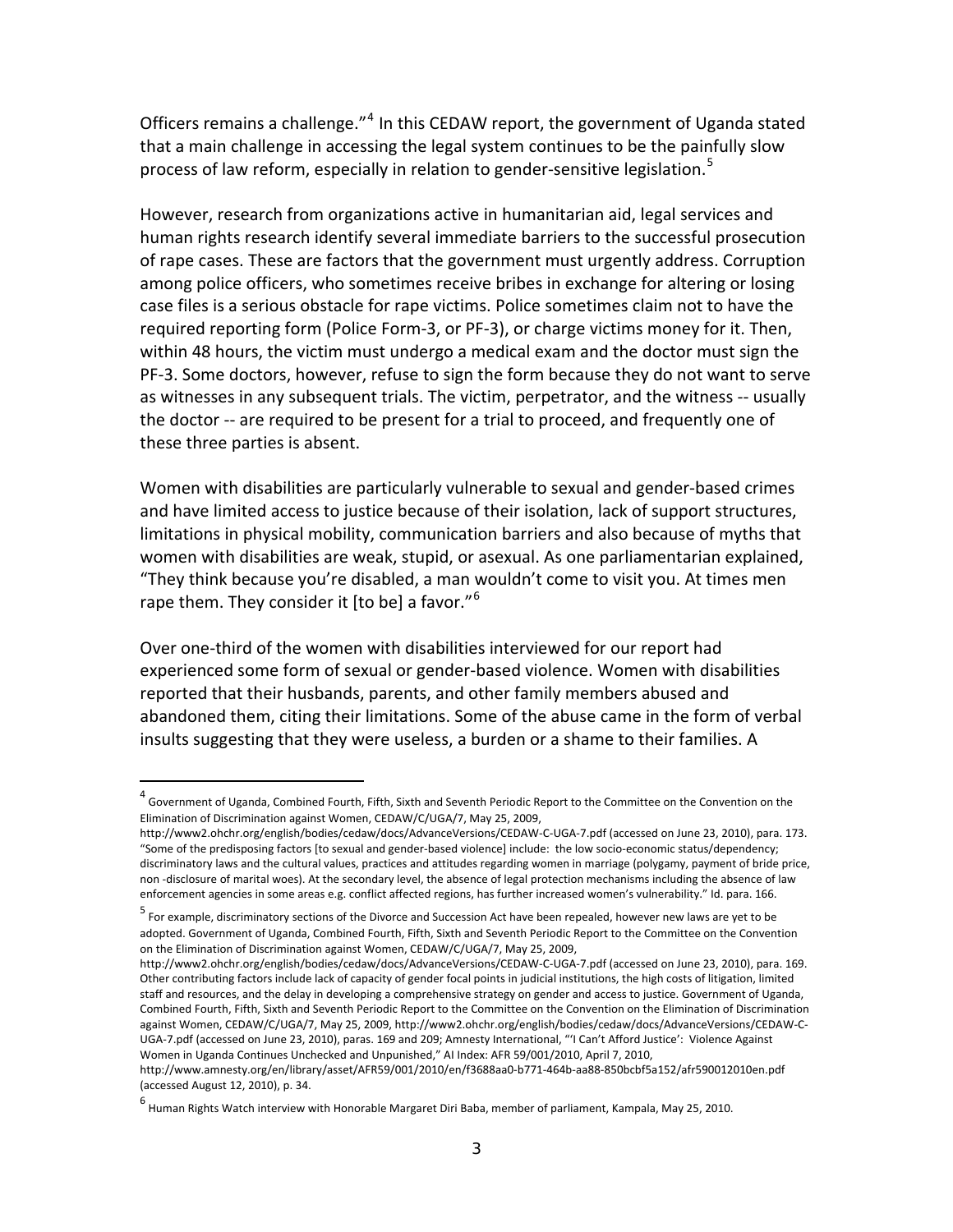number of women also told Human Rights Watch that they had been victims of sexual violence.

Women with disabilities are often trapped in abusive relationships because they feel unable to be alone, given the stereotypes about women with disabilities, societal views about single or divorced women living on their own and their very real poverty. A deaf woman and mother of four children said that her second husband beat her, but that she stayed with him because she could not afford transportation to leave him.<sup>[7](#page-3-0)</sup>

Because of the stigma already associated with rape, most women find it difficult to report such crimes. <sup>[8](#page-3-1)</sup> Compounded by the stigma associated with disability, women with disabilities are rarely comfortable reporting incidents of sexual violence to the local authorities. Moreover, local authorities seem to have done nothing to make such reporting less intimidating or to ensure confidentiality and thereby avoid stigma. Angela, a young woman with a physical disability, said that she had been raped three times in the previous week by a man who forcibly entered her home during the middle of the night. She did not tell others, including her mother because she feared that they would "say that it's my fault and that I run around." $9$ 

For women and girls with disabilities, the process for reporting rape is not accessible—in terms of physical access (long distances to travel, no ramps or other accessibility needs) and communication (such as no sign language interpretation). Further complicating the matter, many women and girls with disabilities are illiterate and do not know formal sign language, and so communicate only through local signs, which mainly their close family members understand. Because of the stigma associated with reporting sexual and gender based violence and the fact that the perpetrators are sometimes members of the family, the presence of an accompanying family member may discourage deaf women from coming forward.

In an interview with Human Rights Watch, the State Minister for Disability and Elderly Affairs Honorable Sulaiman Madada and his assistant commissioner agreed that access

<span id="page-3-0"></span> $^7$  Human Rights Watch interview with Claudia, deaf woman, Kitgum district, May 20, 2010. Not her real name. Names of all women with disabilities interviewed in our research have been changed to protect their privacy.

<span id="page-3-1"></span> $^8$  Uganda has a Domestic Violence Act, signed into law in March 2010. It is an important piece of legislation which, among others, provides for the punishment of perpetrators of domestic violence, sets up procedures and guidelines for victims to seek redress, and allows victims to file for orders of protection. During consultations of the bill, one women's organization suggested a category of "aggravated" crimes which would increase punishment for domestic violence committed against persons with disabilities, but this language fell out during negotiations due to opposition from some members of parliament. Human Rights Watch interview with women's rights NGO, Kampala, July 9, 2010. The bill also does not specifically mention marital rape, and marital rape is not prohibited within the Penal Code. In 2002, the Committee on the Convention on the Elimination of Discrimination against Women recommended that Uganda pass a specific bill on sexual offenses. The draft bill has been stalled for years. Concluding Observations and Committee of the CEDAW Committee, A/57/38, para. 130, http://tb.ohchr.org/default.aspx?country=ug (accessed on July 30, 2010).

<span id="page-3-2"></span><sup>9</sup> Human Rights Watch interview with Angela, woman with physical disability, Amuru district, May 17, 2010.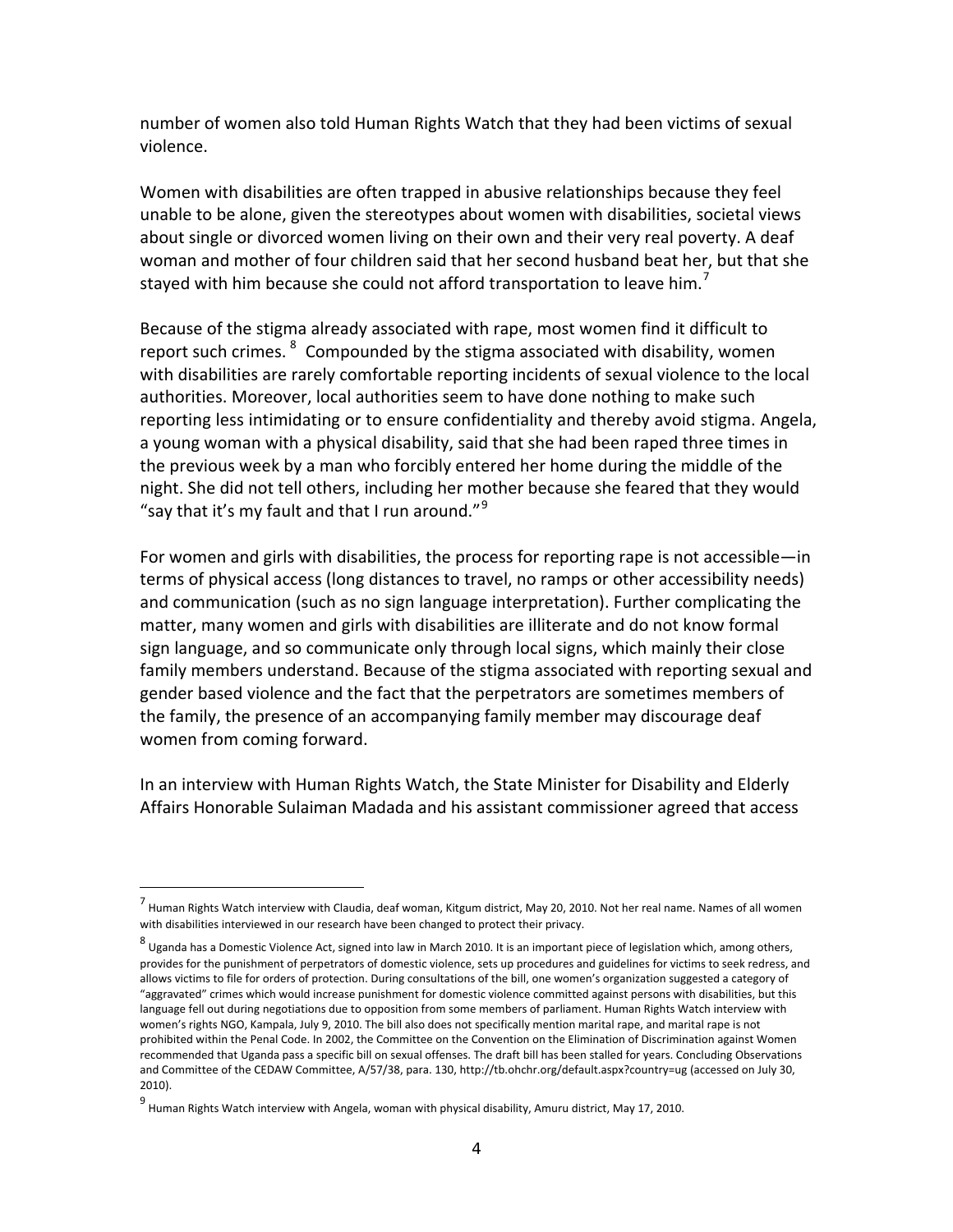to justice has been an enduring problem.<sup>[10](#page-4-0)</sup> They stated that both the police and local councilors posed challenges to achieving justice, and that the inability of local councilors to enforce settlements in sexual and gender‐based violence cases applied to all women, but with greater impact for women with disabilities. The government is not conducting any specific programming on sexual and gender‐based violence and women with disabilities.

One important aspect of facilitating access to justice for women with disabilities is the need to make "procedural and age‐appropriate accommodations in all legal proceedings, in order to enable persons with disabilities to participate fully and equally in the process, whether as complainant, defendant or witness."<sup>[11](#page-4-1)</sup> These include physical and communication needs such as ramps, accessible witness stands, sign language interpretation, and Braille and large print text of court documents. This also involves training of law enforcement and legal professionals in how to respectfully communicate and interact with persons with disabilities, particularly women. Uganda's 1909 Evidence Act does provide accommodations for persons who cannot speak, but this law should be amended to include accommodations for all persons with disabilities.<sup>[12](#page-4-2)</sup> Other laws such as the Magistrates Courts Act and High Court's Trial on Indictments Act – which deal with witnesses, testifying, summons, etc. for the respective courts – as well as the 1929 Civil Procedure Act should be amended in line with the provisions on access to justice and legal capacity in the Convention on the Rights of Persons with Disabilities.<sup>[13](#page-4-3)</sup>

Another fundamental concern is the lack of reliable data on the number of women and girls with disabilities who experience sexual and gender‐based violence in Uganda. It is unknown whether women and girls with disabilities experience violence at greater or lower rates than other women and girls. This data is crucial in order for the Ugandan government and UN agencies such as the United Nations Population Fund (UNFPA) to

<span id="page-4-0"></span><sup>10</sup> Human Rights Watch interview with Honorable Sulaiman Madada, State Minister for Disabilities, and assistant commissioner, Kampala, June 24, 2010.

<span id="page-4-1"></span> $11$  International Disability Alliance, "Contribution to the Office of the United Nations High Commissioner for Human Rights' thematic study to enhance awareness and understanding of the Convention on the Rights of Persons with Disabilities, focusing on legal measures key for the ratification and effective implementation of the Convention," September 15, 2008,

http://www.internationaldisabilityalliance.org/advocacy‐work/office‐of‐the‐high‐commissioner‐on‐human‐rights/(accessed on July 15, 2010), p. 19.

<span id="page-4-2"></span><sup>12</sup> Article <sup>118</sup> of the <sup>1909</sup> Evidence Act reads, "Dumb witnesses: <sup>A</sup> witness who is unable to speak may give his or her evidence in any other manner in which he or she can make it intelligible, as by writing or by signs; but the writing must be written and the signs made in open court. Evidence so given shall be deemed to be oral evidence." Evidence Act 1909 (Cap. 6), Uganda Legal Information Institute, http://www.ulii.org/ug/legis/consol\_act/ea1909689/ (accessed August 12, 2010).

<span id="page-4-3"></span><sup>13</sup> Neither the Magistrates Courts Act (Cap 16) nor the High Court's Trial on Indictments Act (Cap 23) mention accommodations for persons with disabilities. Article 94 of the 1929 Civil Procedure Act (Cap 71) reads: "Consent or agreement by persons under disability: In all suits to which any person under disability is a party, any consent or agreement as to any proceeding shall, if given or made with the express leave of the court by the next friend or guardian for the suit, have the same force and effect as if that person were under no disability and had given such consent or made such agreement." Magistrates Courts Act (Cap 16), Uganda Legal Information Institute, http://www.ulii.org/ug/legis/consol\_act/mca232/ (accessed August 12, 2010); Trial on Indictments Act (Cap 23), Uganda Legal Information Institute, http://www.ulii.org/ug/legis/consol\_act/toia222/ (accessed August 12, 2010); Civil Procedure Act 1929 (Cap 71), Uganda Legal Information Institute, http://www.ulii.org/ug/legis/consol\_act/cpa1929167/(accessed August 12, 2010).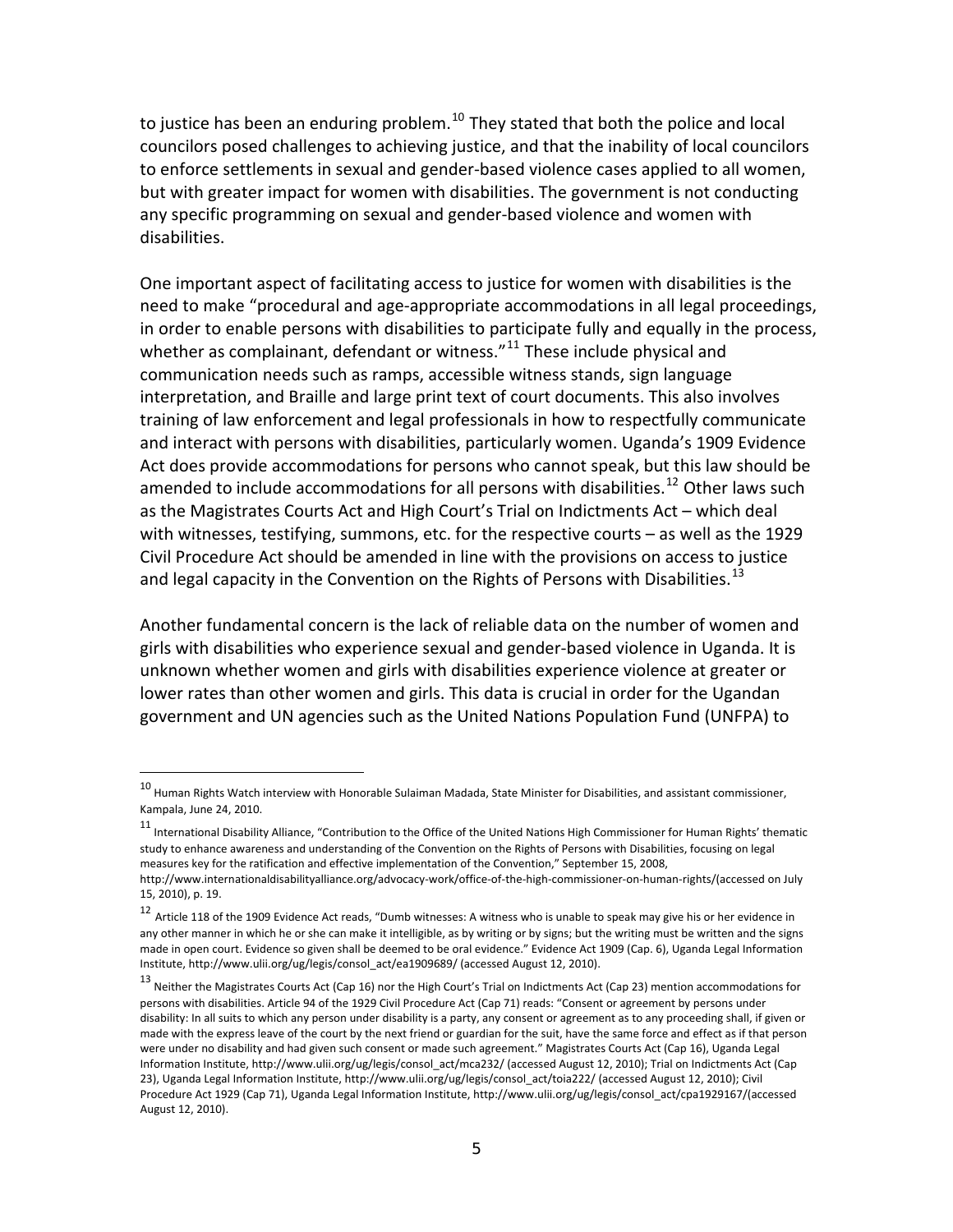develop appropriate programs and services for this marginalized and vulnerable population.

*Human Rights Watch urges the Committee to question the government of what steps it has taken to adequately prevent, investigate, and prosecute sexual and gender‐based violence committed against all women, including women with disabilities.*

*We also urge to question the government of Uganda on its efforts to remove barriers to access to justice for women with disabilities, including procedural accommodations in all legal proceedings to enable women with all disabilities to fully participate in them.*

## **Non‐discrimination (Articles 2, 3 and 5)**

Importantly, both CEDAW and the Convention on the Rights of Persons with Disabilities (CRPD) require states to take steps to eliminate discrimination by not only state actors, but also private actors, including any person, organization, or private enterprise.<sup>[14](#page-5-0)</sup> As a State Party to CEDAW, Uganda is required to take all appropriate measures "to modify the social and cultural patterns of conduct of men and women with a view to achieving the elimination of prejudices…and all other practices which are based on the inferiority or superiority of either of the sexes."<sup>[15](#page-5-1)</sup>

Women with disabilities in northern Uganda face discrimination on the basis of gender, disability, and poverty. An overwhelming majority of women with disabilities told Human Rights Watch that they face frequent abuse from strangers, neighbors and even family members. As a result, they are denied access to even basic rights such as food, clothing and shelter. Human Rights Watch documented cases where women with disabilities were unable to access water at the borehole or food at community events because the able‐bodied people went first or blocked the way for persons with disabilities.<sup>[16](#page-5-2)</sup> Some women with disabilities are physically unable to travel back to their original homes or have no means of building housing for themselves. Self‐construction of house walls was a pre‐requisite for receiving iron sheets from one program launched by the president's office, effectively barring persons with disabilities who lacked relatives willing to assist. $17$ 

<span id="page-5-0"></span><sup>&</sup>lt;sup>14</sup> Secretariat for the Convention on the Rights of Persons with Disabilities of the Department of Economic and Social Affairs; United Nations Population Fund; Wellesley Centers for Women, "Disability Rights, Gender, and Development ‐‐ A Resource Toll for Action", (2008), p. 19. Convention on the Elimination of All Forms of Discrimination against Women, articles 2, 3, and 5. Convention on the Rights of Persons with Disabilities, art. 5.

<span id="page-5-1"></span><sup>15</sup> CEDAW, art. 5.

<span id="page-5-2"></span><sup>16</sup> Human Rights Watch interview with Lily, landmine survivor, Otuke district. May 22, 2010. Human Rights Watch interview with Harriet, woman with physical disability, Gulu district, May 16, 2010.

<span id="page-5-3"></span><sup>17</sup> Felix Osike, "Museveni Gives New Directive on IDP Iron Sheets," *The New Vision*, May 5, 2006. President Museveni stated that no iron sheets should be given to IDPs returning home until they make bricks and build walls.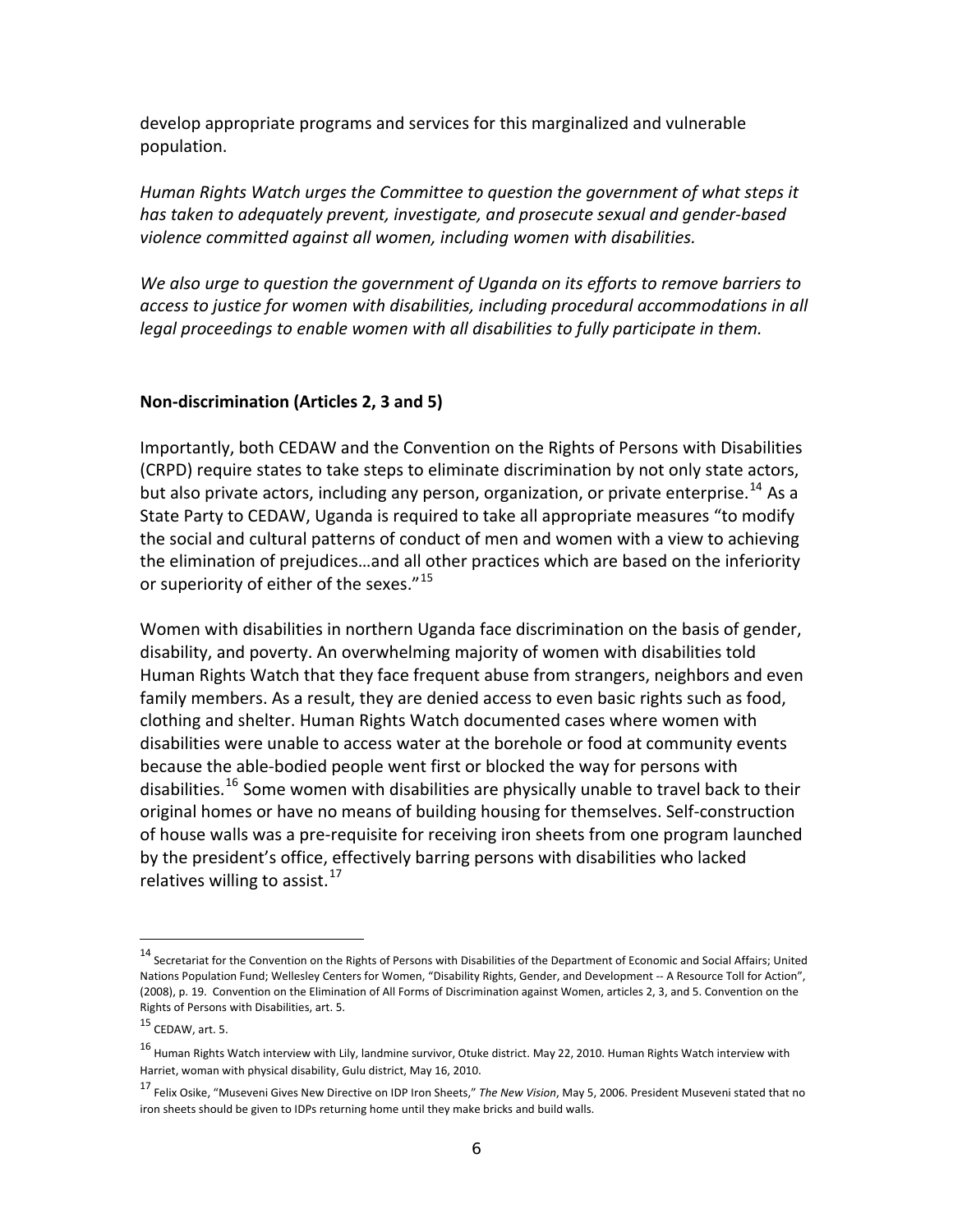Women with disabilities reported that people in the community refused to sell to them in the market because of the perception that they did not have money or because of other negative attitudes toward them.<sup>[18](#page-6-0)</sup> Women with disabilities living with HIV/AIDS suffer further discrimination due to their HIV‐positive status. For example, community members forbade Candace, a landmine survivor living with HIV, from bathing in the communal bath for fear that she would spread her HIV.<sup>[19](#page-6-1)</sup>

*Human Rights Watch urges the Committee to question the government of Uganda about its efforts to combat stigma and discrimination against women with disabilities, both by private actors and in government programs.*

# **Access to government programs and services and full participation in the community (Articles 10, 11 and 14)**

The CEDAW Committee has recommended that states parties to CEDAW take "special measures to ensure that [women with disabilities] have equal access to education and employment, health services and social security, and to ensure that they can participate in all areas of social and cultural life. $^{20}$  $^{20}$  $^{20}$ 

The attitudes of public servants are a major obstacle for women with disabilities in accessing government services or participating in the community. This discrimination manifests itself in two ways: inaccessibility and denial of care. One woman with a physical disability told Human Rights Watch, "Police asked why I didn't send an able‐ bodied person to visit my son in the jail. I had to crawl up the steps to get into the police station. Police didn't treat me with respect and asked for money."<sup>[21](#page-6-3)</sup> Women with disabilities recounted similar experiences of discrimination in hospitals, such as being ignored or verbally abused by health center staff. Police stations and hospitals should not only be physically accessible to persons with disabilities and have means to address communication barriers, but staff should also be trained on how to interact with persons with disabilities. District governments carry out sensitization and outreach programs for the general population but fail to ensure that women with disabilities know about and can get to and from the meetings.

<span id="page-6-0"></span><sup>18</sup> Human Rights Watch interview with Harriet, woman with polio, Gulu district, May 16, 2010; Human Rights Watch interview with Winifred, woman with physical disability, Gulu district, May 16, 2010.

<span id="page-6-1"></span><sup>19</sup> Human Rights Watch interview with Candace, landmine survivor, Amuru district, April 15, 2010.

<span id="page-6-2"></span><sup>&</sup>lt;sup>20</sup> CEDAW General Recommendation No. 18 (tenth session, 1991), General recommendations made by the Committee on the Elimination of Discrimination against Women, Division for the Advancement of Women, UN Department of Economic and Social Affairs, http://www.un.org/womenwatch/daw/cedaw/recommendations/recomm.htm (accessed June 30, 2010). Secretariat for the Convention on the Rights of Persons with Disabilities of the Department of Economic and Social Affairs; United Nations Population Fund; Wellesley Centers for Women, "Disability Rights, Gender, and Development ‐‐ A Resource Toll for Action", (2008), p. 17.

<span id="page-6-3"></span><sup>21</sup> Human Rights Watch interview with Harriet, woman with polio, Gulu district, May 16, 2010.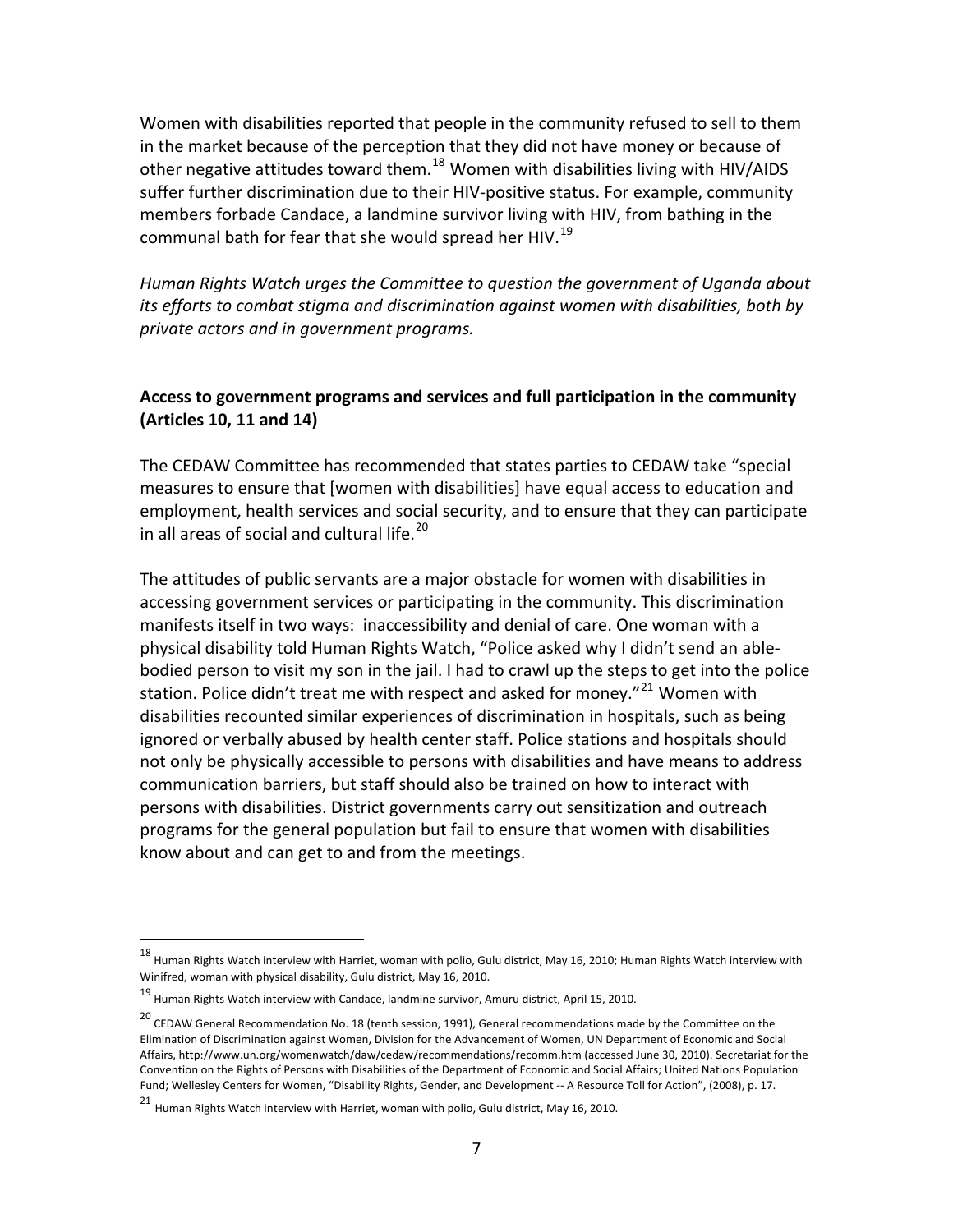Access to education has been and remains a significant obstacle for women and girls with disabilities. Women with disabilities told Human Rights Watch that their parents had not sent them to school or that they had not attended school for as many years as their siblings. Sometimes this was because parents did not think girls with disabilities needed education. In some cases, schools were inaccessible to them due to their disabilities. Beatrice, a woman with a physical disability that requires her to wear braces on her legs, explained, "I tried once to go to a regular school but there was no latrine that I could use and I couldn't crawl all the time, so I stayed home for six years." In rural areas, women and girls with disabilities have to travel long distances to go to school; many have to be carried by family members or need mobility devices that are often not available. Some deaf girls go to mainstream schools but do not receive any special instruction and are not taught sign language.

Economic self‐sufficiency for women with disabilities—particularly those supporting multiple children on their own—is essential to community participation, social independence, and ability to access services such as health care and education for their children. The right to participate in and benefit from rural development is articulated in Article 14 of CEDAW.

Two of the government's key programs in their recovery efforts in northern Uganda are the National Agricultural Advisory Services (NAADS) and the Northern Uganda Social Action Fund (NUSAF).<sup>[22](#page-7-0)</sup> Despite the fact that the stated mandate of NAADS is to support poor subsistence farmers "with emphasis [on] women, youth and people with disabilities,"<sup>[23](#page-7-1)</sup> only about half of the 63 women with disabilities interviewed knew about the existence of NAADS or NUSAF, and only one had actually benefitted from these programs. Requirements for land ownership and skilled record keeping make this program inaccessible to many women since men own land and houses at rates three times higher than women in Uganda, $^{24}$  $^{24}$  $^{24}$  and women have lower rates of literacy than men (66 percent of women are literate compared to 82 percent of men nationally).  $^{25}$  $^{25}$  $^{25}$ 

<span id="page-7-0"></span><sup>22</sup> NAADS, a 25-year program of the Ugandan government, began in 2001 as part of the Poverty Eradication Action Plan (PEAP). The goal of the program "is to enhance rural livelihoods by increasing agricultural productivity and profitability in a sustainable manner." This includes support for the development of farmers' groups, technical assistance to local farmers and technology development. National Agricultural Advisory Services, http://www.naads.or.ug/naads.php (accessed June 17, 2010). NAADS has since been discontinued by President Museveni due to allegations of corruption and misuse of the funds. "President Halts NAADS Funds Over Abuse," State House News, July 6, 2010, http://www.statehouse.go.ug/news.php?catId=1&item=805 (accessed July 16, 2010).

NUSAF was launched in 2002 and "aims to empower communities in northern Uganda by enhancing their capacity to systematically identify, prioritize, and plan for their needs and implement sustainable development initiatives that improve socio‐economic services and opportunities." Northern Uganda Social Action Fund, Projects and Operations, The World Bank, http://web.worldbank.org/external/projects/main?Type=Overview&menuPK=64282134&pagePK=64283627&piPK=64290415&theSi tePK=40941&Projectid=P002952 (accessed June 17, 2010).

<span id="page-7-1"></span><sup>23</sup> National Agricultural Advisory Services, http://www.naads.or.ug/naads.php (accessed June 17, 2010).

<span id="page-7-2"></span><sup>24</sup> United Nations Economic Commission for Africa, "Women and Access to Land and Credit," June 2007, http://awro.uneca.org/downloads/Women%20and%20Access%20to%20Land%20and%20Credit.%20LD%20Edited%2006%2009.doc (accessed July 5, 2010).

<span id="page-7-3"></span><sup>25</sup> United Nations Development Programme (UNDP), *Uganda Human Development Report <sup>2009</sup>*, (New York: United Nations Development Programme, 2009), http://hdrstats.undp.org/en/countries/data\_sheets/cty\_ds\_UGA.html (accessed July 5, 2010).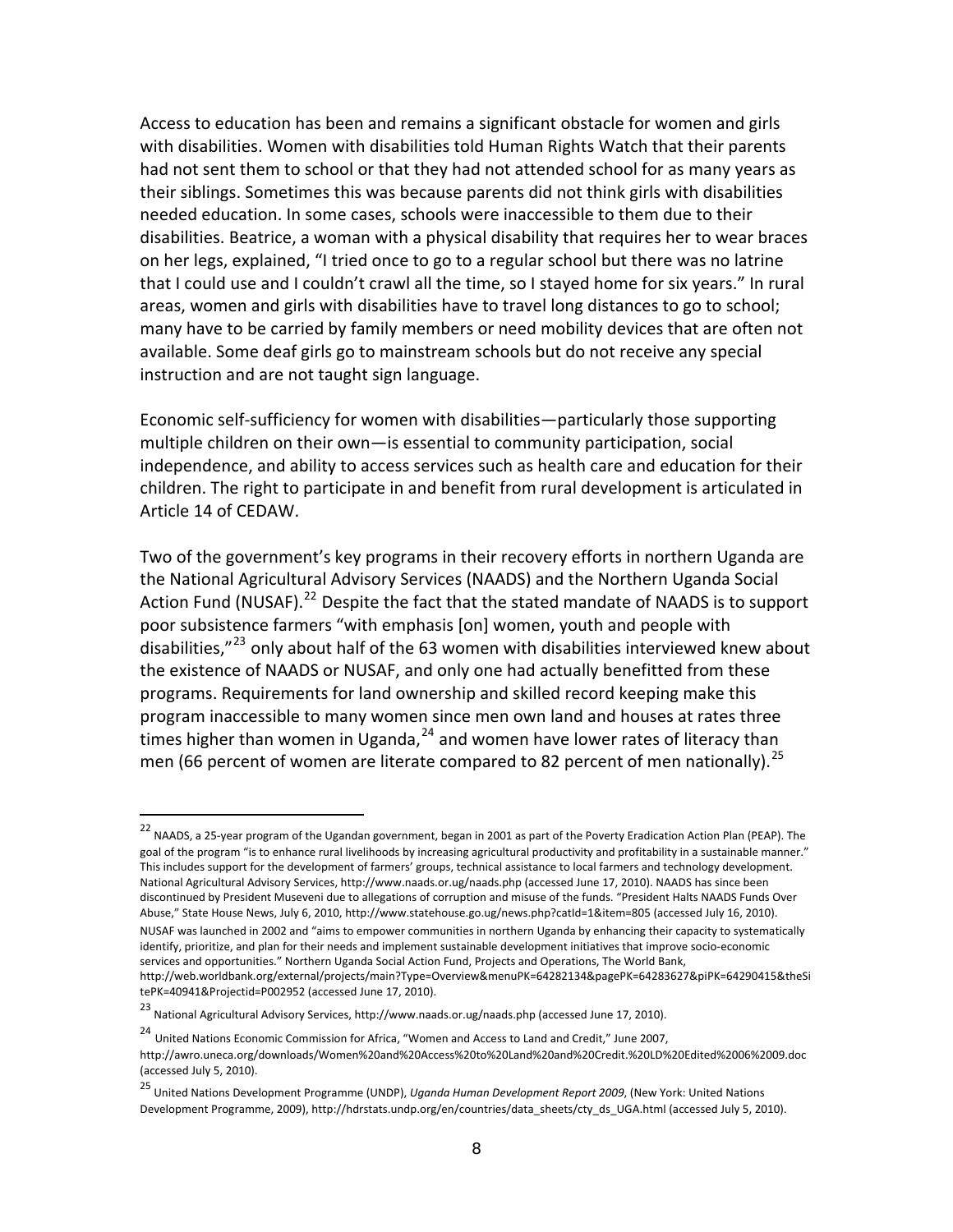Women with disabilities are at an even greater disadvantage, given their lower levels of education and literacy, making them unlikely to benefit from these programs.<sup>[26](#page-8-0)</sup>

In order to receive government support for livelihoods, members of the community are required to form groups of 15 to 25 people and apply for small grants for livelihoods projects. Women with disabilities reported that others in the community did not invite them to join their NAADS or NUSAF groups because of their disabilities.<sup>[27](#page-8-1)</sup> Some were part of groups whose proposal was granted, but reported that once the group received the requested cows, goats, seeds, or other items, those with disabilities were expelled from the group because others believed that they could not actively participate in rearing the animals or harvesting the seeds.<sup>[28](#page-8-2)</sup> The programs have no mechanisms to monitor whether the beneficiaries are discriminating against others within their own group. The government should monitor the second phase of NUSAF more closely to ensure that women with disabilities are actually benefitting from these initiatives.<sup>[29](#page-8-3)</sup> This should include developing indicators to track outreach to women with disabilities.

The central government recently launched a new program to provide special grants of 30 million Ugandan shillings (roughly US\$15,000) each to 48 districts in Uganda to support income-generating activities for persons with disabilities.<sup>[30](#page-8-4)</sup> The guidelines for these grants include the principle of gender equity, namely that both men and women

 $\overline{a}$ 

<span id="page-8-0"></span><sup>26</sup> Human Rights Watch interview with Uganda Human Rights Commission, Kampala, May 27, <sup>2010</sup> and with Honorable Sulaiman Madada, State Minister for Disabilities, Kampala, June 24, 2010.

<span id="page-8-1"></span><sup>27</sup> Human Rights Watch interview with Immaculate, landmine survivor, Gulu district, April 16, 2010. Human Rights Watch interview with Constance, blind woman, Kitgum district, May 19, 2010. Human Rights Watch interview with Ethel, woman with physical disability, Kitgum district, May 19, 2010. Human Rights Watch interview with Melody, woman with physical disability, Lamwo district, May 20, 2010. Human Rights Watch interview with Sunday, woman with visual impairment, Lira district, April 17, 2010. Human Rights Watch interview with Victoria, Lira district, May 24, 2010.

<span id="page-8-2"></span><sup>28</sup> Human Rights Watch interview with Christine, woman with physical disability, Gulu district, April 14, 2010. Human Rights Watch interview with Nancy, woman with physical disability, Gulu district, April 14, 2010. Human Rights Watch interview with Charity, landmine survivor, Amuru district, April 15, 2010.

<span id="page-8-3"></span><sup>&</sup>lt;sup>29</sup> NUSAF II was launched in February 2010, with a budget of 200 billion Ugandan shillings. It is financed by the Government through an investment loan from the World Bank. At least 3.3 billion Ugandan shillings of funds from the first phase of NUSAF have been unaccounted for, of which 2.5 billion shillings had been given to community initiatives. New Vision Uganda, "Second phase of NUSAF launched", 8 February 2010, http://www.newvision.co.ug/D/8/12/709506 (accessed August 12, 2010). Observer (Kampala), "Uganda: Nusaf II Needs All the Support", 10 February 2010. http://allafrica.com/stories/201002120145.html (accessed August 12, 2010). "Permanent Secretary of the Office of the Prime Minister, Pious Bigirimana has told journalists at the office of the Prime Minister that that the key objective of the second phase of the NUSAF is to improve access of the beneficiary households to income earning opportunities and basic socio‐economic services. Bigirimana says NUSAF 2 will target the poorest households and communities in Northern Uganda." Ultimate Media, "Uganda gets loan worth 200 billion to implement NUSAF 2", 28 June 2010, http://www.weinformers.net/2010/06/28/uganda‐gets‐loan‐worth‐200‐billion‐to‐implement‐nusaf‐2/ (accessed August 12, 2010).

<span id="page-8-4"></span> $30$  The 2006 Persons with Disabilities Act originally set up a tax reduction of 15 percent to private employers who employ 10 or more persons with disabilities, either as regular employees or apprentice/learners on a full‐time basis. The Uganda Revenue Authority believed that this clause lost it 24 billion Ugandan shillings a year. The Ministry of Finance wrote to government pointing out that people were abusing the tax waiver and urging repeal. Disabled persons organizations including the National Union of Disabled Persons in Uganda protested this possible repeal. As part of the compromise, the Ministry of Finance gave the Ministry of Gender 30 million UGS for disbursement for income‐generating activities for persons with disabilities in each of 48 districts. The government also lowered the tax break from 15 percent to 2 percent for private companies in which persons with disabilities account for at least 5 percent of the workforce. Human Rights Watch interview with disabled persons organization, Kampala, May 24, 2010; Human Rights Watch interview with Honorable William Nokrach, member of parliament representing persons with disabilities, northern region, Kampala, May 25, 2010; Human Rights Watch interview with James Mwandha, former MP representing PWDs, Kampala, June 16, 2010.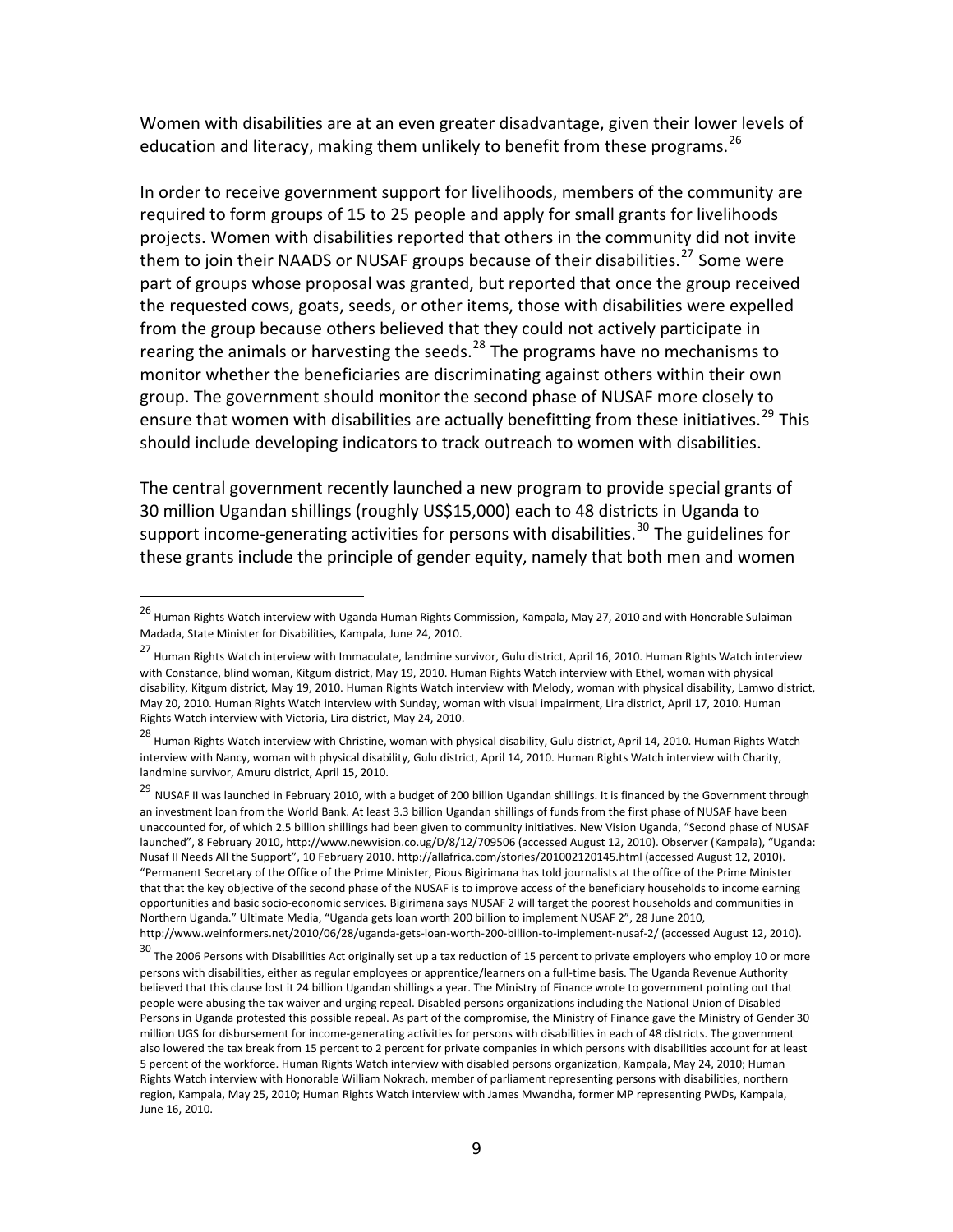with disabilities should benefit from the program. $31$  However, because the government is making these grants available only for NGOs or community‐based organizations, women with disabilities in remote areas, or who are not otherwise affiliated with such organizations may have difficulty in accessing such programs. Future government programs targeting persons with disabilities should consider alternate means of reaching such women. While, in theory, the presence of persons with disabilities at each level of the local councils means that any woman with a disability could work with her representatives to apply for such programs, the reality is that women with disabilities in remote rural areas have extremely limited contact with government actors. The government should attempt to provide support, whether in cash or voucher form, to individual women with disabilities or take proactive steps to connect them to existing organizations, such as local district disabled persons' unions.

Uganda's Peace, Recovery and Development Plan (PRDP) does promise "livelihoods support and social protection" to associations of vulnerable people of 20 to 30 people, but it is unclear from the text of the plan what this means in concrete terms. Human Rights Watch is concerned that women with disabilities will not benefit from such programs unless the government takes a targeted approach and adopts measurable goals and indicators.

*Human Rights Watch urges the Committee to question the government of Uganda about what steps it has taken to ensure that women with disabilities are informed of and have access to all mainstream programs and services addressing education, livelihoods support, reproductive health (including voluntary family planning and voluntary counseling and testing), HIV/AIDS and gender‐based violence.* 

*We also urge the Committee to question the government of Uganda on what measures it has taken to ensure that public facilities such as schools, police stations and hospitals are accessible, in terms of physical access, sign language interpretation and training of personnel on how to interact with women with disabilities.*

*Human Rights Watch urges the Committee to question the government of Uganda about its efforts to monitor programs to ensure that women, particularly women with disabilities, are actually benefitting from livelihood support initiatives and other efforts.* 

# **Access to health (Article 12)**

 $\overline{a}$ 

The highest attainable standard of health is a fundamental human right enshrined in numerous international and regional human rights instruments. The CEDAW Committee has called on states to give special attention to the health care needs of vulnerable and

<span id="page-9-0"></span> $31$  Ministry for Gender, Labour and Social Development, Guidelines for Utilization of Special Grants for Persons with Disabilities, p. 3 (on file with Human Rights Watch).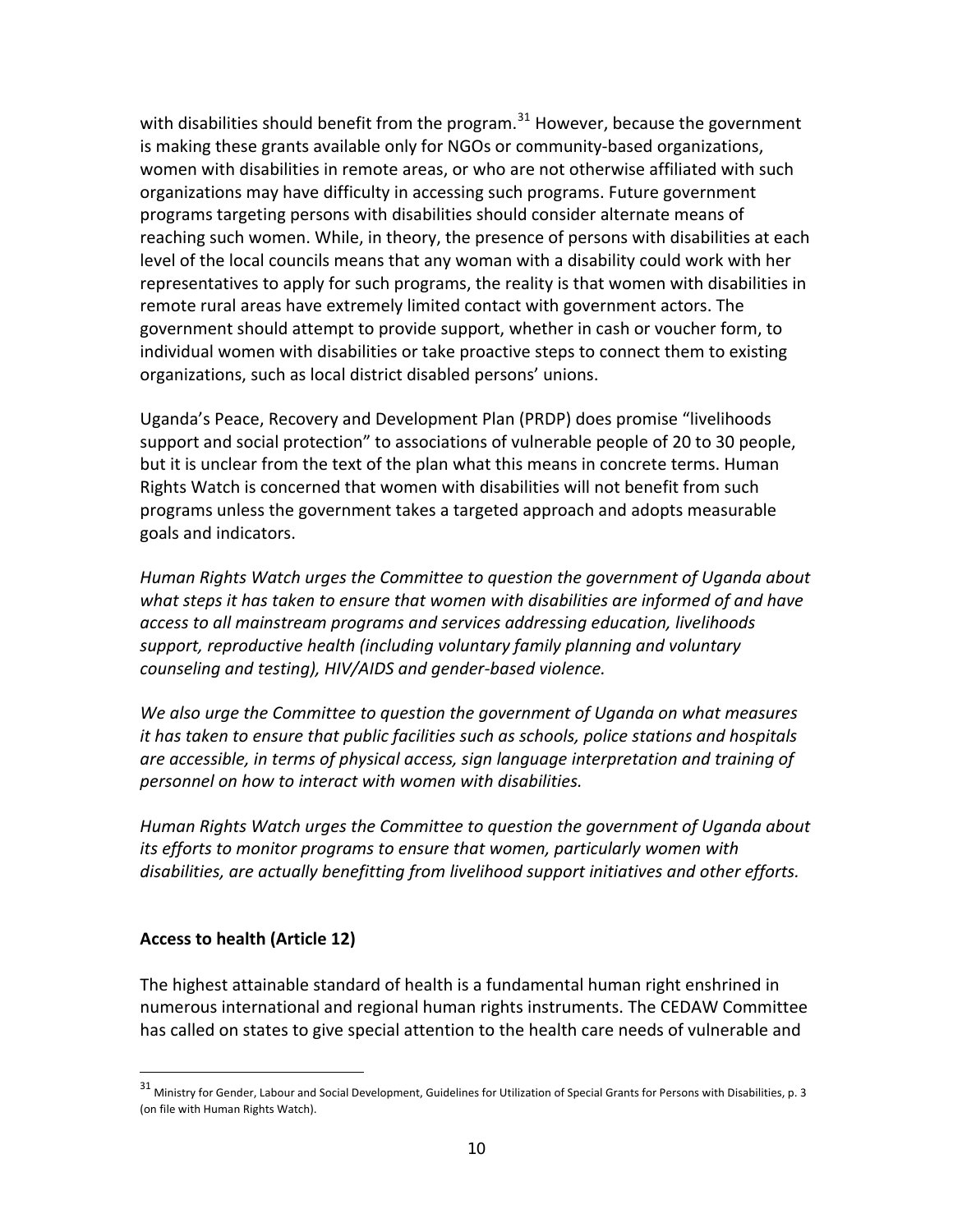disadvantaged groups, including women with disabilities.<sup>[32](#page-10-0)</sup> The Committee recognized that women with disabilities often have difficulties with physical access to health services and recommends that states "take appropriate measures to ensure that health services are sensitive to the needs of women with disabilities and are respectful of their human rights and dignity."<sup>[33](#page-10-1)</sup>

Physical accessibility requires that health facilities, goods, and services be within safe physical reach for all sections of the population, especially vulnerable and marginalized groups such as women with disabilities. Physical accessibility requires equitable distribution of health facilities and personnel within the country. Equal access may require the government to take extra measures to ensure that facilities and services are accessible for all.

Some women with physical disabilities who left the internally displaced peoples' camps said that they now had to crawl long distances to health clinics or pharmacies.<sup>[34](#page-10-2)</sup> Others, particularly the very elderly, said relatives did not take them to the hospital despite painful injuries, and the government provides them with no transportation services to health facilities.

Experiences at health centers vary widely for women with disabilities; while many said that they were treated well by hospital staff and were satisfied with the services, other women experienced discrimination at health centers and were discouraged from seeking services, including for reproductive health or family planning. Some nurses and staff made derogatory remarks to women with disabilities; for example one health worker questioned why a woman with a disability would have a baby, since she would be unable to take care of the child.<sup>[35](#page-10-3)</sup> Victoria, a deaf woman, said that when she was hospitalized during delivery, a nurse asked her how she was able to have sex.<sup>[36](#page-10-4)</sup>

Several organizations provide war victims who have suffered burns, gunshot wounds, and mutilation with rehabilitation, reconstructive surgeries and orthopedic bone repair, but demand for such services far outstrips supply.  $37$  There is only one orthopedic

<span id="page-10-0"></span><sup>32</sup> CEDAW General Recommendation No. <sup>24</sup> (20th session, 1999), paragraph 6, General recommendations made by the Committee on the Elimination of Discrimination against Women, Division for the Advancement of Women, UN Department of Economic and Social Affairs, http://www.un.org/womenwatch/daw/cedaw/recommendations/recomm.htm (accessed June 30, 2010).  $33$  Ibid.

<span id="page-10-2"></span><span id="page-10-1"></span> $34$  Human Rights Watch interview with Miremba, woman with physical disability, Lira district, April 17, 2010; interview with Irene, woman with communicative and physical disability, Gulu district, April 14, 2010.

<span id="page-10-3"></span><sup>35</sup> Human Rights Watch interview with Joy, woman with physical disability, Gulu district, May 15, 2010.

<span id="page-10-4"></span><sup>36</sup> Human Rights Watch interview with Victoria, deaf woman, Lira district, May 24, 2010.

<span id="page-10-5"></span><sup>&</sup>lt;sup>37</sup> Rehabilitation is the process of removing or reducing as far as possible the factors that limit a person with disability so that he or she can attain the highest possible level of independence and quality of life. Interventions may include medical care, supply of assistive devices, physical or occupational therapy, psychosocial services, or other social support. Women's Commission for Refugee Women and Children, "Disabilities Among Refugees and Conflict‐Affected Populations," June 2008. The provision of assistive devices and technologies designed for persons with disabilities is a state obligation under Article 26 of the CRPD. Human Rights Watch interview with Ministry of Health official, Kampala, July 1, 2010.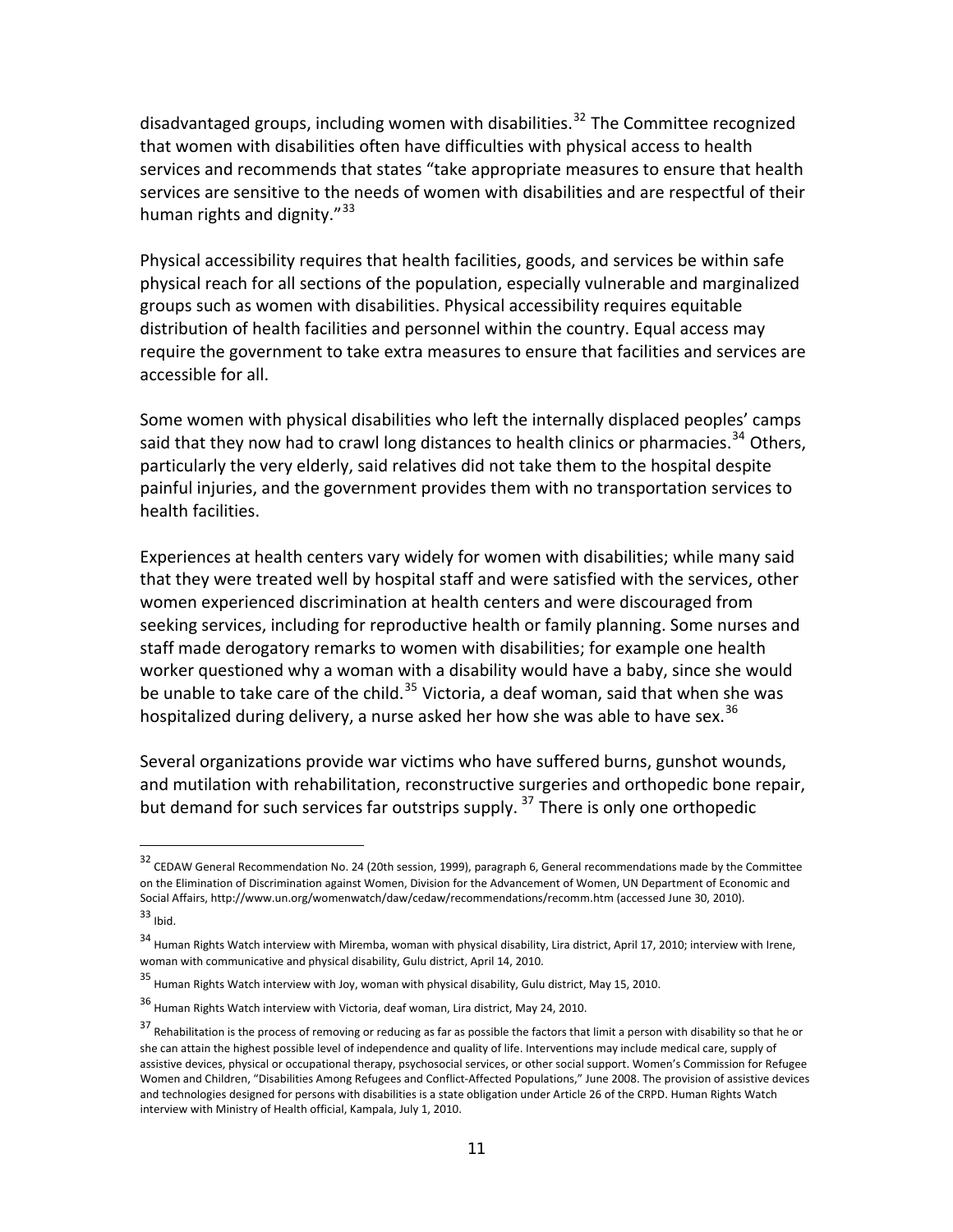workshop servicing all of northern Uganda.<sup>[38](#page-11-0)</sup> Male patients there outnumber females 2 to 1 because more males have been wounded by landmines.<sup>[39](#page-11-1)</sup> The UN has said that typically, lower percentages of women survivors of landmines receive mobility aids such as artificial limbs than men, and women receive less attention immediately following a landmine blast.<sup>[40](#page-11-2)</sup> A 2006 study by the Association of Volunteers in International Service (AVSI) noted that few of the landmine survivors participating in its skills training programs were women. AVSI speculated that instead of being encouraged to participate in programs, female landmine victims were burdened with additional household chores and thus hidden from resources outside the home.<sup>[41](#page-11-3)</sup>

Poor women with disabilities often see their primary concern as supporting themselves and their children and therefore cannot afford to prioritize the struggle to access health care and rehabilitation. This leads them to often use mobility devices, such as wheelchairs or crutches, which are not correctly sized for them.

Women with disabilities told Human Rights Watch that health facilities lack ramps, accessible beds and toilets, and sign language interpreters. By law, the government has an obligation to introduce sign language into curricula for medical personnel, provide interpreters in hospitals, and ensure that there is Braille for drug labels.<sup>[42](#page-11-4)</sup> The Ministry of Health has not yet developed a protocol for providing health services to persons with disabilities, but its Health Sector Strategic Plan lists it as a priority area in the future, <sup>[43](#page-11-5)</sup> and a Ministry of Health official stated that guidelines are currently under development, soon to be submitted to cabinet.<sup>[44](#page-11-6)</sup>

### *Reproductive and maternal health care*

Many women face many barriers in accessing family planning services such as stock shortages and opposition from sexual partners. Women with disabilities, in particular, are impacted by negative attitudes of health care personnel.<sup>[45](#page-11-7)</sup> Nurses in Lira counseled one young deaf mother to conceive naturally and to avoid birth control, stating erroneously that birth control would result in the birth of a child with a disability. As a

<span id="page-11-0"></span><sup>38</sup> Human Rights Watch interview with Ministry of Health, Kampala, July 1, 2010.

<span id="page-11-1"></span><sup>39</sup> <sup>A</sup> <sup>2006</sup> study by AVSI recorded <sup>960</sup> male victims of landmines, and <sup>427</sup> female victims in Gulu district, <sup>a</sup> ratio of roughly 2:1. AVSI, Gulu District Landmine/ERW Victims Survey Report, May 2006. Human Rights Watch interview with orthopedic technician, Gulu orthopedic clinic, May 18, 2010.

<span id="page-11-2"></span><sup>40</sup> Martin Barber, UN Mine Action Service, *Gender Perspectives on Landmines*, speech, March 14, 2001, http://www.un.org/disarmament/HomePage/gender/html/14marunmas.htm (accessed June 20, 2010).

<span id="page-11-3"></span><sup>41</sup> Iris‐Marie Norvor, "The Association of Volunteers in International Service," *The Journal of ERW and Mine Action*, Winter <sup>2008</sup>‐ 2009, http://maic.jmu.edu/journal/12.2/profiles/norvor\_avsi/norvor\_avsi.htm (accessed June 20, 2010).

<span id="page-11-4"></span><sup>42</sup> Persons with Disabilities Act, 2006, sec. 7.

<span id="page-11-5"></span><sup>43</sup> Ministry of Health, *Health Sector Strategic Plan*, March 2010, p. <sup>86</sup> (on file with Human Rights Watch).

<span id="page-11-6"></span><sup>44</sup> Human Rights Watch interview with Ministry of Health official, Kampala, July 1, 2010.

<span id="page-11-7"></span><sup>45</sup> "Lira Hospital Had no Contraceptives for <sup>10</sup> Months," *The New Vision*, March 21, 2010, http://allafrica.com/stories/201003221273.html (accessed June 20, 2010).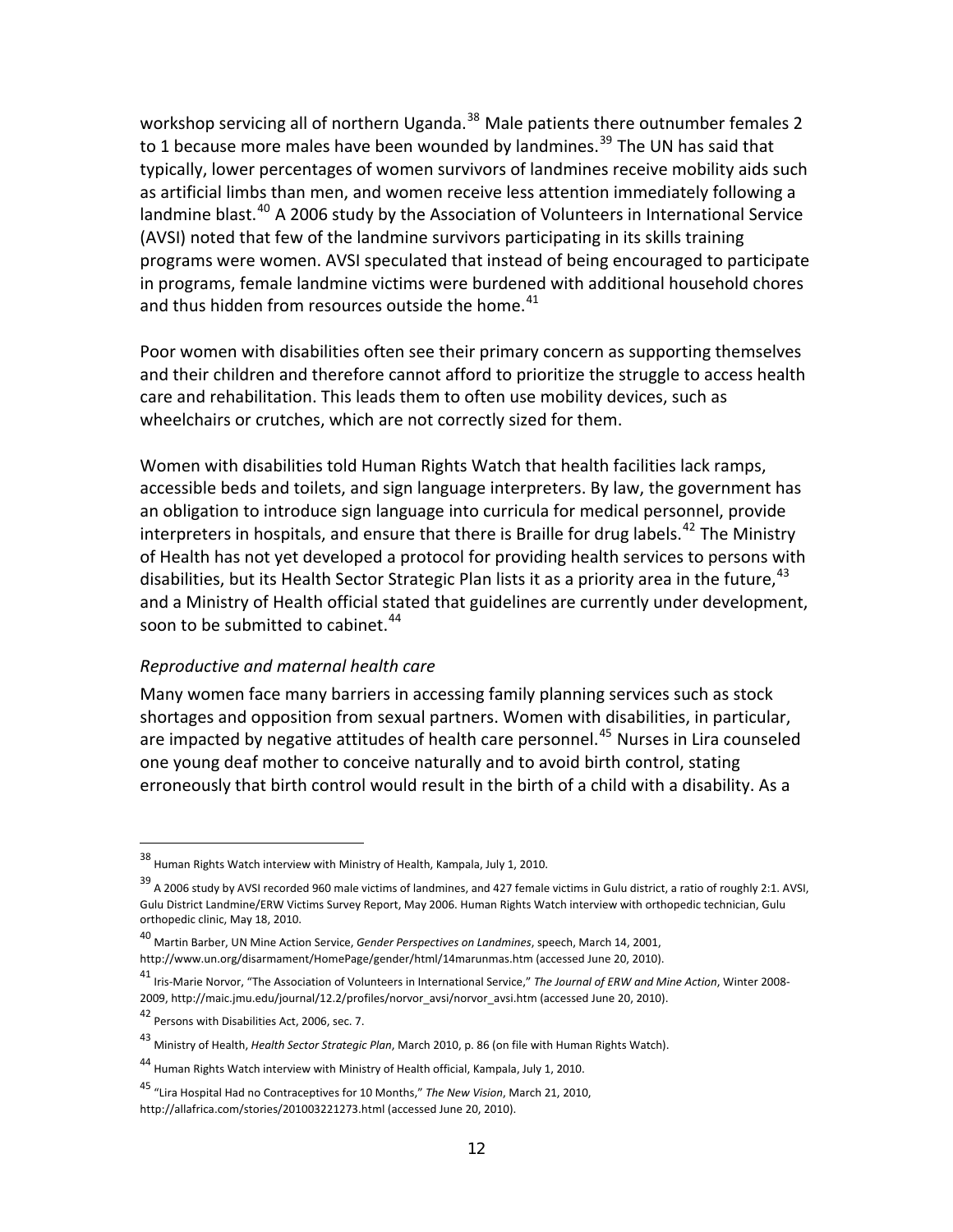result, the woman stopped taking birth control. When the doctor advised her to begin birth control after she gave birth, the nurses discouraged her again. $46$ 

In other instances, health care personnel verbally abused women for getting pregnant. Honorable Nalule Safia Juuko, a parliamentarian representing women with disabilities said, "Delivery beds are extremely high and have wheels. [The nurses] tell you to get on the bed. You try to get on, but the bed is rolling. They say, 'You get on the bed! How did you get on the bed where you got pregnant?"<sup>[47](#page-12-1)</sup> More generally, existing clinics cannot currently accommodate women with physical disabilities as a result of a lack of appropriate beds for delivering babies. The rehabilitation section of the Ministry of Health said that it is currently trying to find an affordable supplier of accessible beds.<sup>[48](#page-12-2)</sup>

The maternal mortality rate in Gulu is an estimated 700 per 100,000, whereas the national average is 550 per 100,000.<sup>[49](#page-12-3)</sup> The lifetime risk of maternal death is 1 in 18 for women in northern Uganda, compared to 1 in 25 for women nationally.<sup>[50](#page-12-4)</sup> There is currently no available data on the maternal mortality for women with disabilities. An assessment of northern Uganda conducted by Women's Refugee Commission together with UNFPA found that there are not enough reproductive health clinics or workers in the north, particularly for emergency obstetric care, leading to poor services for pregnant women.<sup>[51](#page-12-5)</sup>

The government of Uganda has the duty to provide reproductive health services to women, including women with disabilities.<sup>[52](#page-12-6)</sup> States are obligated to take special measures to make obstetric services available, accessible, and of adequate quality. Failure to make efforts to do so is a form of discrimination against women.

## *HIV/AIDS and disability*

 $\overline{a}$ 

There is a widespread belief that women with disabilities are asexual and thus uninfected by HIV, $^{53}$  $^{53}$  $^{53}$  or even that sex with a woman with disability can cure AIDS.  $^{54}$  $^{54}$  $^{54}$ 

<span id="page-12-0"></span><sup>46</sup> Human Rights Watch interview with Victoria, deaf woman, Lira district, May 24, 2010.

<span id="page-12-1"></span><sup>&</sup>lt;sup>47</sup> Human Rights Watch interview with Honorable Nalule Safia Juuko, member of parliament representing women with disabilities, Kampala, May 25, 2010.

<span id="page-12-2"></span><sup>48</sup> Human Rights Watch interview with Ministry of Health official, Kampala, July 1, 2010.

<span id="page-12-8"></span><span id="page-12-3"></span><sup>49</sup> WHO and UNICEF, "Uganda Country Statistics, 2005, http://www.unicef.org/infobycountry/uganda\_statistics.html (accessed June 29, 2010).

<span id="page-12-4"></span><sup>&</sup>lt;sup>50</sup> WHO and UNICEF, "Uganda Country Statistics, 2005, http://www.unicef.org/infobycountry/uganda\_statistics.html (accessed June 29, 2010).

<span id="page-12-5"></span><sup>51</sup> Women's Refugee Commission, "Reproductive Health in Northern Uganda," August 2009,

http://www.womensrefugeecommission.org/images/stories/RH\_N.\_Uganda\_10\_28\_09.pdf (accessed June 20, 2010). Women's Refugee Commission, "We Want Birth Control: Reproductive Health Findings in Northern Uganda," June 2007, http://womensrefugeecommission.org/programs/five‐country‐focus/821‐uganda (accessed July 5, 2010).

<span id="page-12-6"></span><sup>52</sup> Persons with Disabilities Act, 2006, sec. 8.

<span id="page-12-7"></span><sup>53</sup> The Penal Code Act exemplifies such <sup>a</sup> view through section 130, which outlaws "defilement of idiots or imbeciles." In its entirely, the section reads, "Any person who, knowing a woman or girl to be an idiot or imbecile, has or attempts to have unlawful carnal knowledge of her under circumstances not amounting to rape, but which prove that the offender knew at the time of the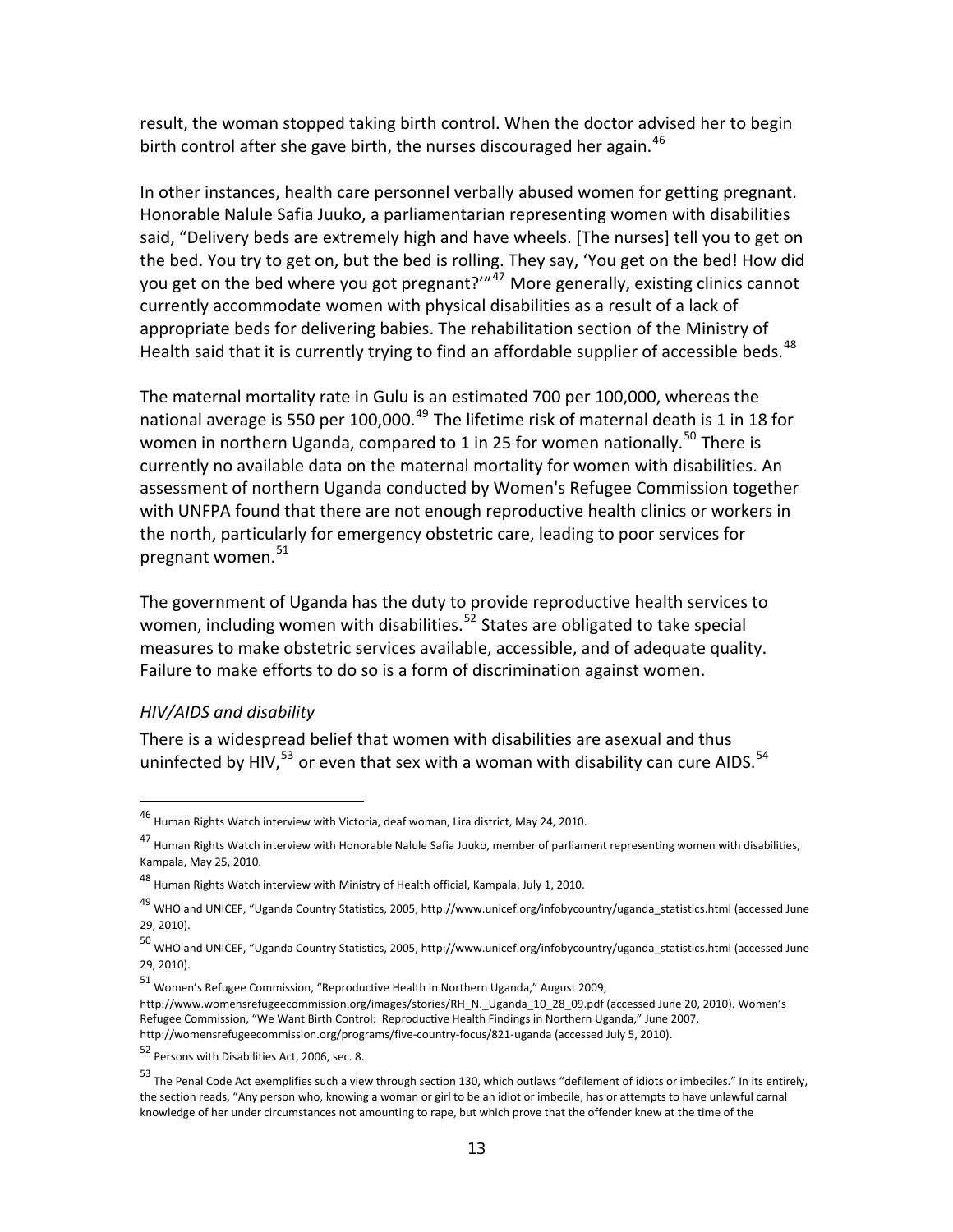Ironically, this makes women with disabilities especially vulnerable to HIV infection. All of the risk factors associated with HIV, already numerous in the post-conflict north, are compounded for women with disabilities: poverty, stigma, inability to negotiate safe sex, increased risk of violence and rape, and lack of legal protections.<sup>[55](#page-13-0)</sup>

In northern Uganda, 9 percent of women are living with HIV, compared to 7 percent of men.<sup>[56](#page-13-1)</sup> Women are more likely than men to be tested and know their status due to maternity-related health services.<sup>[57](#page-13-2)</sup> Prevalence data for persons with disabilities in Uganda is not known, but available evidence from a 2004 World Bank study suggests that it is higher than the national rate; it found that persons with disabilities globally are infected with HIV at a rate of up to three times greater than non‐disabled people due to risk of physical abuse, isolation, general poverty, and lack of access to services and information.<sup>[58](#page-13-3)</sup>

Anecdotal information suggests that women with disabilities are frequently abandoned by their partners, meaning that they have more partners and heightened risk of HIV infection. Because of their generally lower status, women with disabilities may have greater difficulty than other women in negotiating safe sex or insisting that partners wear condoms. One woman with a disability told Human Rights Watch that when she suggested to her partner that they undergo HIV testing before having sex, he agreed, but then under the guise of taking her to the health center, he took her to a friend's house to rape her. He subsequently raped her three more times.  $59$ 

After rape, women with disabilities find it especially difficult to get post‐exposure prophylaxis and other necessary treatment, such as emergency contraception. These services must be reached quickly, generally within 72 hours of an attack, which may be particularly difficult for women with disabilities that impact their mobility. Several women with disabilities who stated that they had been raped said that they still had not undergone HIV testing for various reasons. Two rape survivors with physical disabilities

commission of the offence that the woman or girl was an idiot or imbecile, commits a felony and is liable to imprisonment for fourteen years." Penal Code Act, 1950, sec. 130.

<sup>54</sup> Human Rights Watch interview with disabled persons' organization, Lira district, April 17, 2010; Human Rights Watch interview with disabled persons organization, Kitgum district, April 19, 2010.

<span id="page-13-0"></span><sup>55</sup> Myroslava Tataryn, AIDS‐Free World, "Emerging from War, Finding <sup>a</sup> Voice: Intersections of Disability and HIV/AIDS in Conflict and Post‐Conflict Settings," 2008.

<span id="page-13-1"></span><sup>56</sup> Uganda Ministry of Health, "HIV/AIDS Sero‐Behavorial Study, <sup>2004</sup>‐2005," March 2006.

<span id="page-13-2"></span><sup>57</sup> See Human Rights Watch, "Uganda – Just Die Quietly: Domestic Violence and Women's Vulnerability to HIV in Uganda," Vol. 15, No. 15(A), August 13, 2003, http://www.hrw.org/en/reports/2003/08/12/just‐die‐quietly‐0.

<span id="page-13-3"></span><sup>58</sup> World Bank Social Development Department, "Social Analysis and Disability: A Guidance Note, Incorporating Disability-Inclusive Development into Bank‐Supported Projects," March 2007, http://siteresources.worldbank.org/EXTSOCIALDEV/Resources/3177394‐ 1175102311639/3615048‐1175607868848/SA‐Disability‐Title&Preliminary.pdf (accessed June 20, 2010).

<span id="page-13-4"></span><sup>59</sup> Human Rights Watch interview with Lucy, woman with physical disability, Gulu district, April 15, 2010.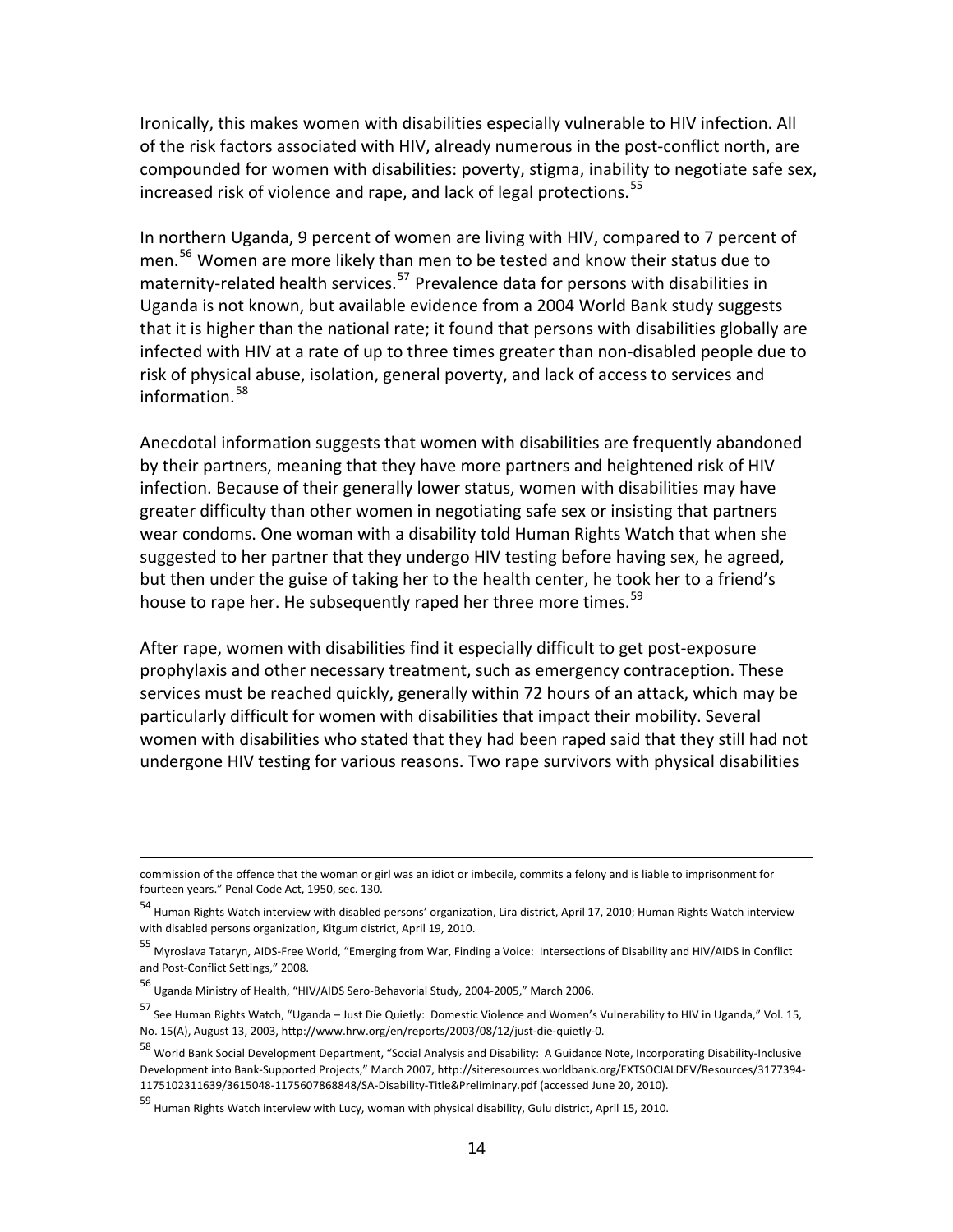could not travel the long distances to health centers.<sup>[60](#page-14-0)</sup> Staff told one woman with physical and communicative disabilities who was raped to go to police instead.  $61$ 

Confidentiality in HIV testing is especially problematic for the deaf, who may be forced to bring a family member to interpret the results. The availability of health center staff trained in sign language would be an important step towards expanding voluntary counseling and testing among the deaf. $62$ 

Strategies to reduce the risk of HIV transmission from mother to child may be especially difficult for women with disabilities. Aside from initial difficulties in accessing the necessary drugs for prevention of mother to child transmission, delivering in a health center or hospital may not be an option for women with restricted mobility, and the enduring poverty associated with disability may make formula feeding difficult.<sup>[63](#page-14-3)</sup>

Uganda's pending 2010 HIV and AIDS Prevention and Control Bill, if passed, could further expose all women, including those with disabilities, to domestic violence, abandonment, eviction and criminal prosecution.<sup>[64](#page-14-4)</sup> The bill would require pregnant women and victims of sexual offences to undergo mandatory HIV testing,  $^{65}$  $^{65}$  $^{65}$  and allow health care professionals to disclose the results to "any other person with whom an HIV infected person is in close or continuous contact."[66](#page-14-6) The bill also criminalizes the intentional or attempted transmission of HIV. $^{67}$  $^{67}$  $^{67}$  In effect, the bill forces women, who are more likely than men to know their status due to pregnancy or victimization in sexual offences, to either disclose to their partners, risking further violence, or to face possible criminal prosecution for failure to do so. Women with disabilities, who are already vulnerable to domestic violence and unable to access legal help, may encounter further violence or even criminal prosecution if the bill is passed into law.

http://www.unaids.org/en/PolicyAndPractice/CareAndSupport/NutrAndFoodSupport/ (accessed July 5, 2010).

<span id="page-14-0"></span><sup>60</sup> Human Rights Watch interview with Angela, woman with physical disability, Amuru district, May 17, 2010; Human Rights Watch interview with Charity, woman with physical disability, Amuru district, April 15, 2010.

<span id="page-14-1"></span> $61$  Human Rights Watch interview with Irene, woman with physical and communicative disability, Gulu district, April 14, 2010.

<span id="page-14-2"></span> $62$  Efforts at increasing the number of sign language interpreters should be paired with increased education in formal sign language for deaf women and girls.

<span id="page-14-3"></span> $63$  Breastfeeding by mothers with HIV increases the risk of HIV transmission to the infant. UNAIDS recommends that "when replacement feeding is acceptable, feasible, affordable, sustainable and safe, avoidance of all breastfeeding by HIV infected mothers is recommended. Otherwise, exclusive breastfeeding is recommended during the first months of life and should then be discontinued as soon as it is feasible." UNAIDS, "Nutrition and Food Security,"

<span id="page-14-4"></span> $64$  For a complete analysis of the pending HIV bill, see Human Rights Watch, "Comments to Uganda's Parliamentary Committee on HIV/AIDS and Related Matters about the HIV/AIDS Prevention and Control Bill," May 2010, http://www.hrw.org/en/news/2010/05/13/test.

<span id="page-14-5"></span><sup>65</sup> Uganda HIV and AIDS Prevention and Control Bill, 2010, sec. 14. <sup>A</sup> copy of the bill is available at http://www.hrw.org/sites/default/files/related\_material/2010\_HHR\_Uganda\_AprilHIVBill.pdf

<span id="page-14-6"></span><sup>66</sup> Uganda HIV and AIDS Prevention and Control Bill, 2010, sec. 21(e).

<span id="page-14-7"></span><sup>67</sup> Uganda HIV and AIDS Prevention and Control Bill, 2010, sec. 39, 41.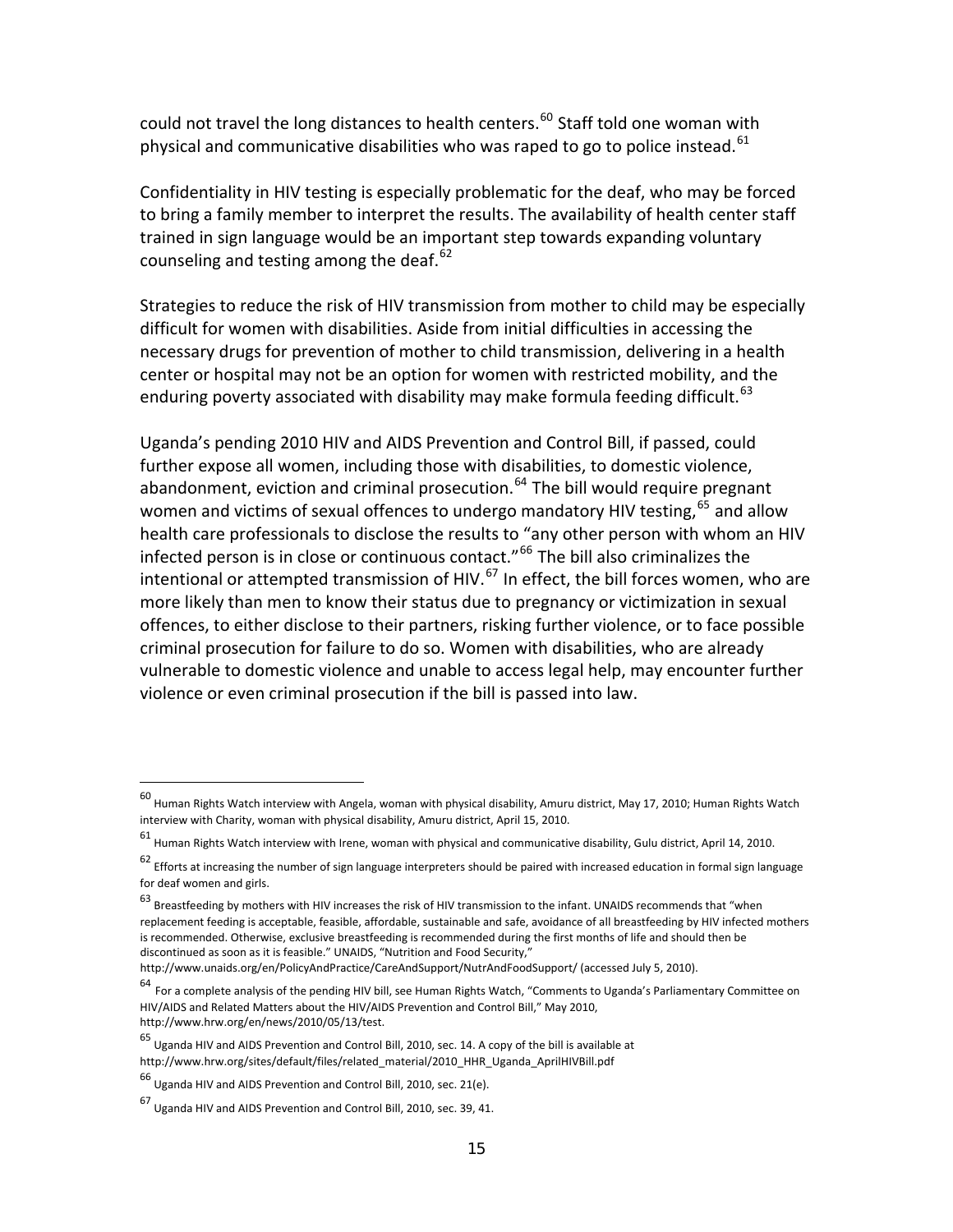*Human Rights Watch urges the Committee to question the government of Uganda about its efforts to ensure that women with disabilities have equal and non‐discriminatory access to health care, including reproductive health, rehabilitation and HIV services.*

# *Marriage and family matters (Article 16)*

As outlined in Article 16 of CEDAW, States Parties must ensure that men and women have "the same rights and responsibilities as parents, irrespective of their marital status, in matters relating to their children..." Child neglect is a considerable problem for many women across Uganda.

However, our research found that abandonment and rape are particular problems for women with disabilities, which frequently leaves them caring for children without material support. A majority of the women with disabilities interviewed for this report had several children, often from multiple partners, and some from rape. Though it is unclear whether women with disabilities experience child neglect more than others, in many cases, women with disabilities said that their partners did not want to be publicly associated with them because of their disabilities and abandoned them once they had become pregnant.<sup>[68](#page-15-0)</sup> Women with disabilities are particularly disadvantaged in cases of child neglect since they face multiple discrimination and are often limited in their ability to financially support themselves and their children.

A number of women with disabilities said that the fathers of their children had abandoned them shortly after they gave birth, often denying paternity. Another woman who had a child as a result of rape was told by the alleged rapist that he would come and take their daughter when she turned seven years old so she could assist him in his home.<sup>[69](#page-15-1)</sup>

While the Ugandan Penal Code Act criminalizes the abandonment of children, the law is not effectively enforced due to under‐resourced government agencies. Most police departments have Child and Family Protection Units (CFPUs) who handle cases of child abuse and neglect. However, in its 2007 report to the Committee monitoring implementation of the Convention on the Rights of the Child, the Ugandan government admitted, "[I]t is note worthy to indicate that some districts/police stations do not have trained CFPU officers. Training more of such personnel and deploying them evenly throughout the country would go a long way to protect children from sexual exploitation as well as other rights violations." $70$  Furthermore, officers often lack

<span id="page-15-0"></span><sup>68</sup> In 2007, child neglect was the most frequently reported rights abuse according to the Uganda Human Rights Commission. Joyce Namutebi, "Child Neglect Tops Rights Abuses," *New Vision*, September 20, 2007.

<span id="page-15-1"></span><sup>69</sup> Human Rights Watch interview with Charity, woman with physical disability, Amuru district, April 15, 2010.

<span id="page-15-2"></span><sup>70</sup> Uganda Report to the Committee on the Rights of the Child. *Consideration of Reports Submitted By States Parties under Article <sup>12</sup>* (1) of the Optional Protocol to the Convention on the Rights of the Child on the Sale of Children, Child Prostitution and Child *Pornography*. CRC/C/OPSC/UGA/1. 7 April 2008. http://www2.ohchr.org/english/bodies/crc/crcs49.htm (accessed August 14, 2010), Page 8.